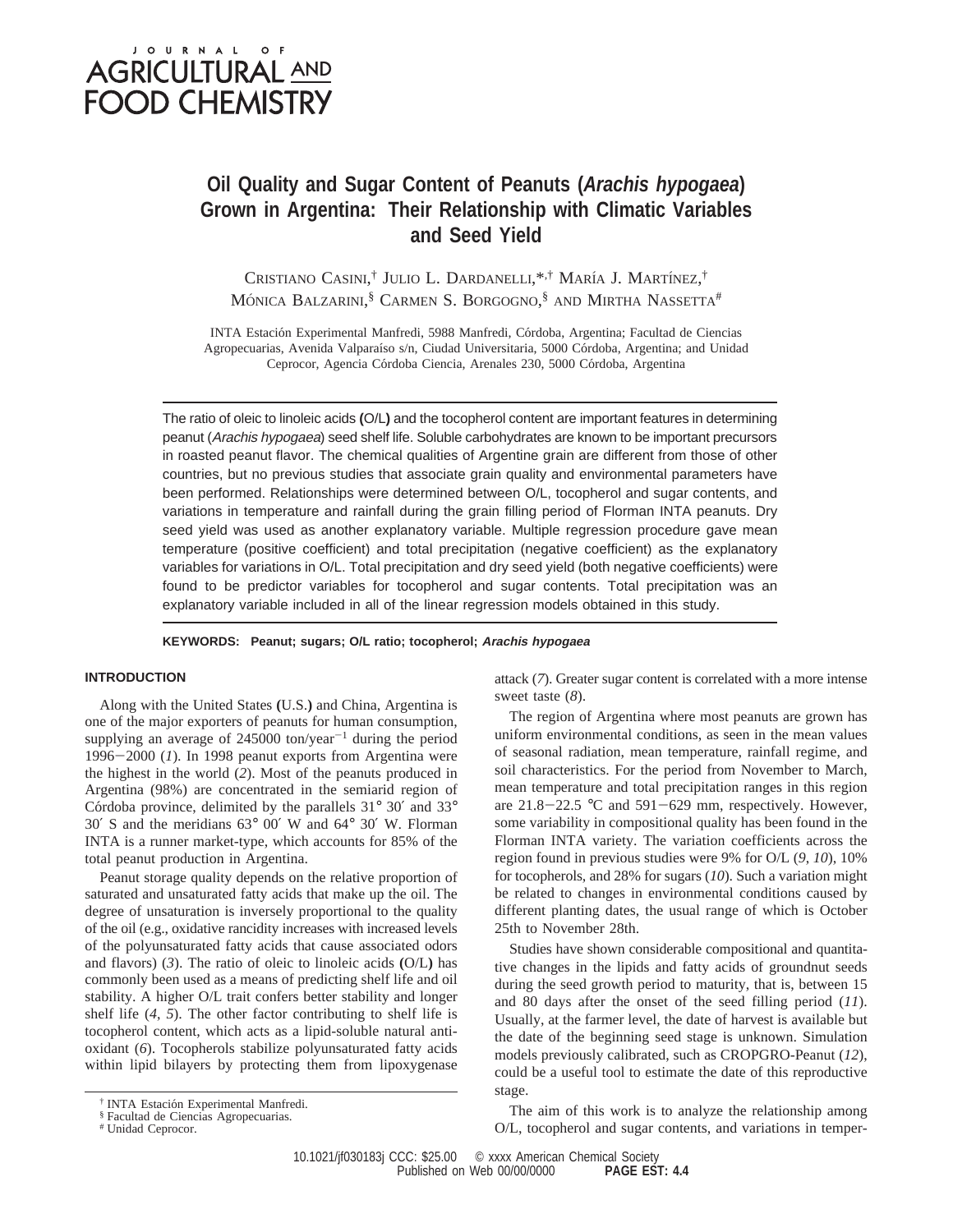**Table 1.** Sowing Date, Dry Seed Yield (DSY), Kernel Composition Data [Ratio of Oleic to Linoleic Acids (O/L), Sum of R-, *<sup>â</sup>*-, *<sup>γ</sup>*-, and  $\delta$ -Tocopherols (TOCO), and Sum of Fructose + Glucose + Sucrose Contents (FGS) from Peanut Samples], Environmental Variables Mean Values for the Period from Beginning Seed or R5 Stage (*13*) to Harvest [Mean Daily Air Temperature (TM), Total Precipitation (Tpp), and Interval between Daily Precipitation >5 mm day-1 (pp\_int)], and Latitude and Longitude of the Nearest Locality from Each Sampling Site

| locality          | latitude; longitude                   | sowing date  | O/L  | TOCO,<br>ppm in oil | FGS, $q\% q^{-1}$ in<br>defatted flour | TM, °C | Tpp, mm | pp_int,<br>$days^{-1}$ | DSY,<br>$kg$ ha <sup>-1</sup> |
|-------------------|---------------------------------------|--------------|------|---------------------|----------------------------------------|--------|---------|------------------------|-------------------------------|
|                   |                                       |              |      |                     |                                        |        |         |                        |                               |
| Cnia. Almada      | $-32^{\circ}$ 02'; $-63^{\circ}$ 54'  | Nov 12, 1997 | 1.12 | 520.3               | 10.63                                  | 19.5   | 280     | 5.6                    | 1926                          |
|                   |                                       | Nov 10, 1998 | 1.30 | 533.8               | n/a                                    | 20.8   | 347     | 11.0                   | 1875                          |
|                   |                                       | Nov 11, 1998 | 1.25 | n/a                 | 10.90                                  | 20.2   | 343     | 11.1                   | 1805                          |
| Gral. Deheza      | $-32^{\circ}$ 47': $-63^{\circ}$ 48'  | Oct 28, 1997 | 1.11 | 525.8               | 10.86                                  | 20.4   | 340     | 7.2                    | 1944                          |
|                   |                                       | Nov 4, 1997  | 1.04 | 533.9               | 12.91                                  | 18.7   | 417     | 7.1                    | 1926                          |
|                   |                                       | Nov 15, 1997 | 1.05 | 537.7               | 11.49                                  | 18.8   | 406     | 6.9                    | 1946                          |
|                   |                                       | Nov 6, 1998  | 1.38 | 505.4               | 6.16                                   | 20.2   | 305     | 8.4                    | n/a                           |
|                   |                                       | Nov 11, 1998 | 1.27 | 496.1               | 7.96                                   | 20.5   | 305     | 8.2                    | 1728                          |
|                   |                                       | Nov 20, 1998 | 1.22 | n/a                 | n/a                                    | 19.2   | n/a     | n/a                    | n/a                           |
| <b>Matorrales</b> | $-31^{\circ}$ 43'; $-63^{\circ}$ 30'  | Nov 16, 1997 | 1.12 | 511.5               | 11.66                                  | 19.5   | 270     | 7.7                    | 1485                          |
|                   |                                       | Nov 17, 1998 | 1.26 | 505.8               | 8.51                                   | 20.1   | 343     | 5.4                    | 1083                          |
| Pampayasta N      | $-32^{\circ}$ 13': $-63^{\circ}$ 41'  | Nov 12, 1997 | 1.14 | 540.0               | 12.34                                  | 20.1   | 322     | 6.4                    | 1944                          |
| Pampayasta S      | $-32^{\circ} 15'$ ; $-63^{\circ} 42'$ | Nov 8, 1997  | 1.29 | 508.0               | 12.28                                  | 20.3   | 269     | 6.7                    | 1909                          |
| Pasco             | $-32^{\circ}$ 45'; $-63^{\circ}$ 21'  | Nov 4, 1997  | 1.21 | 542.0               | 13.15                                  | 19.9   | n/a     | n/a                    | 1667                          |
|                   |                                       | Nov 7, 1997  | 1.21 | 526.6               | n/a                                    | 20.1   | 331     | 8.2                    | 1926                          |
| Pilar             | $-31^{\circ}$ 41': $-63^{\circ}$ 53'  | Nov 16, 1998 | 1.40 | n/a                 | n/a                                    | 20.2   | 334     | 6.9                    | n/a                           |
| Va. Del Rosario   | $-31^{\circ} 45'$ : $-63^{\circ} 32'$ | Nov 11, 1997 | 1.24 | 525.7               | 9.65                                   | 19.4   | 218     | 7.5                    | 2430                          |
| Va. Ascasubi      | $-32^{\circ}$ 11': $-63^{\circ}$ 56'  | Nov 9, 1996  | 1.51 | n/a                 | n/a                                    | 20.0   | 141     | 9.1                    | 1155                          |
|                   |                                       | Nov 14, 1997 | 1.12 | 540.2               | 14.29                                  | 19.7   | 355     | 6.1                    | 2916                          |
|                   |                                       | Nov 17, 1997 | 1.19 | 538.4               | 11.18                                  | 18.2   | 419     | 7.1                    | n/a                           |
|                   |                                       | Nov 12, 1998 | n/a  | 532.6               | 9.89                                   | 19.7   | n/a     | n/a                    | n/a                           |
| mean              |                                       |              | 1.22 | 524.9               | 10.72                                  | 19.8   | 319     | 7.6                    | 1854                          |
| std error         |                                       |              | 0.03 | 3.50                | 0.52                                   | 0.14   | 17      | 0.37                   | 101                           |

ature and rainfall during the seed-filling period of Florman INTA peanuts in the main crop area of Argentina.

#### **MATERIALS AND METHODS**

**Data.** Peanut Florman INTA variety samples were obtained from observation plots located in 21 farms covering most of the planted peanut area of Córdoba, Argentina, during the 1996-1997, 1997-1998 and 1998-1999 growing seasons. Each plot size was 168 m2  $(8.4 \text{ m wide} \times 20 \text{ m long})$ . Within each plot, weeds were eliminated by hand. Foliage diseases were controlled by regular applications of the fungicide Folicur (tebuconazole, Bayer Argentina S.A.).

The environmental variables taken into account for the period from beginning seed or R5 stage (*13*) to harvest were mean daily air temperature **(**TM**)**, calculated as the average between maximum and minimum daily temperature; total precipitation **(**Tpp**)**; and the interval between daily precipitations  $>5$  mm day<sup>-1</sup> (pp\_int). Lower rainfalls were not taken into account to obtain pp\_int because they were regarded as insufficient to wet the soil layer where the pods were growing. Dry seed yield **(**DSY**)** at harvest was determined over a subplot of 28 m2. DSY was used as another explanatory variable of O/L and tocopherol and sugar contents, along with the environmental variables abovementioned, because it might subsume the effect of other environmental variables not considered in this study. Prior to harvest, pod maturity was examined, and the pod samples were collected when ∼70% of the fruits demonstrated inner pericarp coloration or testa color change, indicating the R8 stage (*13*).

Daily maximum and minimum temperature values were obtained from Argentine Meteorological Network Stations not farther than 50 km from each observational plot. Daily rainfall records were obtained from rain gauges placed close to each plot. Dates of R5 stages were estimated by using the CROPGRO-Peanut simulation model included in DSSAT 3.5 software (*12*). The genetic coefficients needed for CROPGRO-Peanut model simulations were previously obtained for Florman INTA by Ravelo and Dardanelli (*14*) and Seiler and Vinocur (*15*).

The chemical variables of interest were O/L; the sum of  $\alpha$ -,  $\beta$ -,  $\gamma$ -, and  $\delta$ -tocopherols (TOCO), expressed in ppm in oil; and the sum of fructose + glucose + sucrose contents (FGS), expressed in  $g\%$   $g^{-1}$  in defatted flour. O/L and TOCO were determined following the official

methods and recommended practices of the American Oil Chemists' Society (*16*). Methyl esters were separated using a Hewlett-Packard 6890 gas chromatograph equipped with a flame ionization detector, using a 0.32 mm  $\times$  30 m capillary column Hewlett-Packard INNOWax (cross-linked polyethylene glycol), with 0.5 *µ*m film thickness. TOCO was determined by measuring the concentrations of  $\alpha$ -,  $\beta$ -,  $\gamma$ -, and *δ*-tocopherols by high-performance liquid chromatography **(**HPLC**)**. Tocopherols were detected by absorbance at 305 nm after separation on a LiChrosorb Si60 column, 25 cm  $\times$  4 mm (5  $\mu$ m) column with a mobile phase of 2-propanol (1% v/v) in hexane. Tocopherol peaks were identified by retention time relative to the standards. Free sugars (fructose, glucose, and sucrose) were determined following the method published by Matissek et al. (*17*) and analyzed by HPLC in a Shimadzu LC 10AS equipped with a Waters model 717 injector plus autosampler. Sucrose, glucose, and fructose were separated in a  $25 \text{ cm} \times 4.6 \text{ mm}$ Supelco 5NH2 column at a controlled temperature of 25 °C. The eluent was acetonitrile/water (80:20) at an isocratic flow rate of  $1 \text{ mL min}^{-1}$ and a run time of 15 min. The detector was a Diodex pulsed amperometric detector (PAD) with a gold electrode. All reference carbohydrates were purchased from Sigma Chemical Co., St. Louis, MO.

**Statistical Analysis.** Principal component analysis **(**PCA**)** (*18*) was performed to explore associations between chemical variables (O/L, TOCO, and FGS) and TM, Tpp, pp\_int, and DSY. A multiple regression procedure was carried out to model O/L, TOCO, and FGS as functions of TM, Tpp, pp\_int, and DSY. A 5% significance level was used for the *t* test on regression parameter estimates. Model selection was based on Mallow's CP coefficients and residual analyses (*19*). All calculations were done with the statistical software InfoStat (*20*).

#### **RESULTS AND DISCUSSION**

**Table 1** shows DSY values and kernel composition data from the peanut samples used in this study, along with environmental variable mean values for the period from beginning seed or R5 stage (*13*) to harvest, within localities of the province of Córdoba, Argentina. The duration of the sowing-harvest period was 160  $\pm$  8 days (mean  $\pm$  standard deviation), close to the  $159 \pm 4$  days predicted with the simulation model used in this study, indicating that all samples were collected at a similar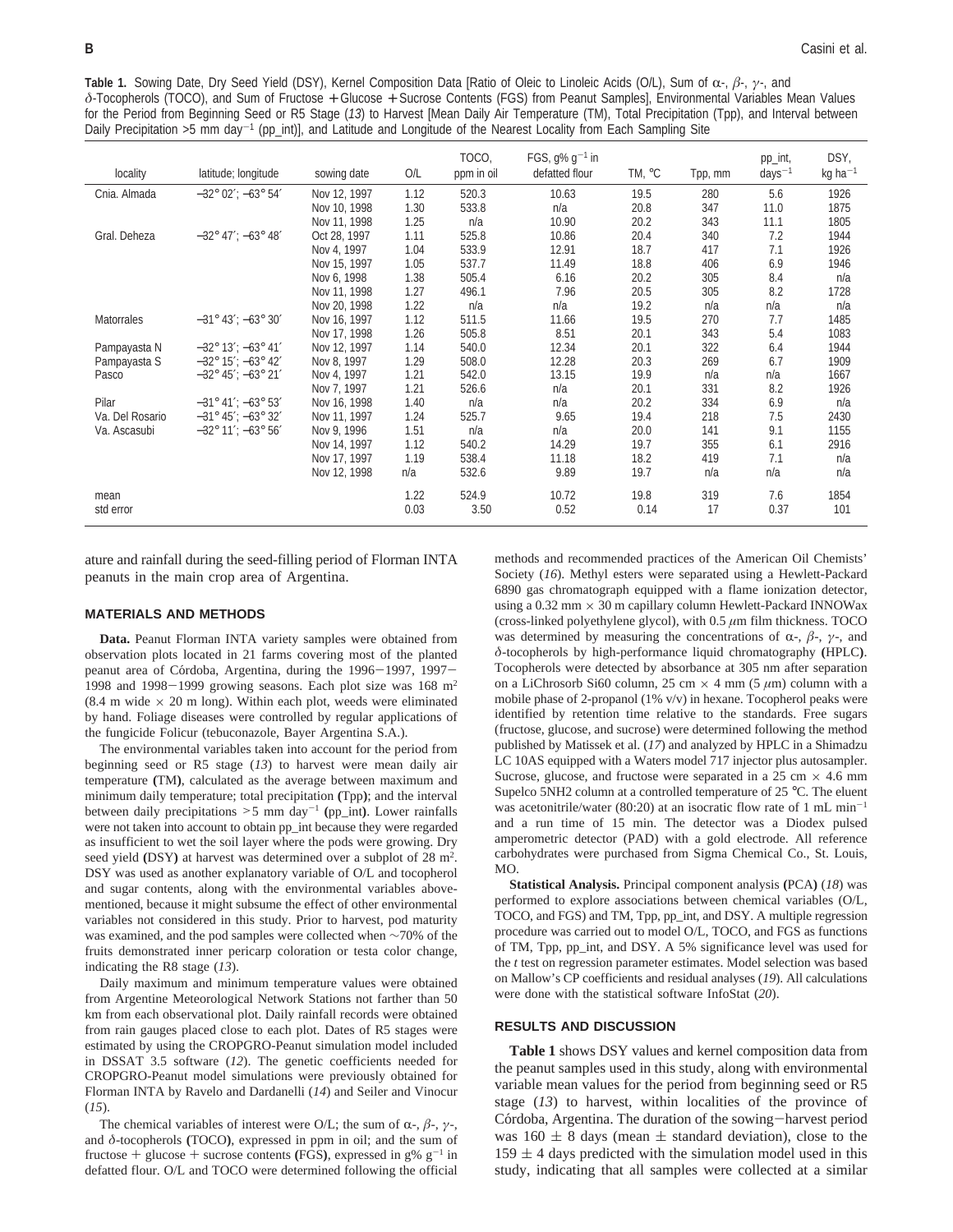

Figure 1. Biplot from the first and second principal components of PCA: variability in 21 peanut samples ( $\bullet$ ), considering mean daily air temperature **(**TM**)**, total precipitation **(**Tpp**)**, interval between daily precipitations >5 mm day-<sup>1</sup> (pp\_int), dry seed yield **(**DSY**)**, ratio of oleic to linoleic acids **(**O/L**),** sum of R-, *<sup>â</sup>*-, *<sup>γ</sup>*-, and *<sup>δ</sup>*-tocopherols **(**TOCO**),** and sum of fructose <sup>+</sup> glucose <sup>+</sup> sucrose contents **(**FGS**)** of each sampling site.

maturity stage. The ranges of TM, Tpp, pp\_int, and DSY values across the sampling sites were  $18.2-20.8$  °C,  $141-419$  mm, 5.4 $-11.1$  days<sup> $-1$ </sup>, and 1083 $-2916$  kg ha<sup> $-1$ </sup>, respectively (**Table 1**). **Figure 1** is the biplot (*21*), obtained from the first two principal components of PCA. It explains 80% of total variability in the peanut samples. The dispersion of the points indicated high variability among samples. Correlations between chemical and environmental variables included in **Table 1** were explored. The O/L was negatively associated with Tpp and positively associated with TM. TOCO and FGS were positively associated with Tpp and DSY. The biplot suggests a poor association between pp\_int and the chemical variables considered in this study, particularly TOCO and FGS, because the angle between the corresponding vectors is almost 90° (*21*).

The positive association between O/L and TM agrees with the findings of Holaday and Pearson (*22*), who stated that mean air temperature during the period from pegging to maturity was positively associated with O/L across the United States. To our knowledge, a negative association between Tpp and O/L has not been previously reported.

As responses to environmental variables and DSY, **Table 2** shows fitting information for the selected models for O/L, TOCO, and FGS.

O/L was  $1.22 \pm 0.12$  (mean  $\pm$  standard deviation), ranging from 1.04 to 1.51 (**Table 1**). Mean and standard deviation values in our study were close to those reported by Grosso et al. (*9*) and Casini et al.  $(10)$ ,  $1.18 \pm 0.11$ , and  $1.31 \pm 0.09$ , respectively. To explain variations in O/L, the selected model included TM and Tpp as significant predictors ( $p \le 0.05$ ) (**Table** 2). TM was highly significant ( $p \le 0.0001$ , Mallows CP = 188.03) despite the low range of observed temperature in the sampling  $(2.6 \degree C)$ . Meanwhile, Tpp was also a significant predictor but showed a lower weight in the fitted regression model ( $p = 0.0261$ , Mallows CP = 6.71). Rainfall causes soil temperature to fall at every value of air temperature, a fact that was confirmed by Giambastiani and Casanoves (*23*) in an experiment conducted in Córdoba with Florman INTA. They reported that irrigation decreased soil temperature and, consequently, O/L. Golombek et al. (*24*), working with several genotypes under controlled conditions, also found a negative relationship between soil temperature and O/L. Assuming that

**Table 2.** Linear Regression Models for Ratio of Oleic to Linoleic Acids (O/L), Sum of R-, *<sup>â</sup>*-, *<sup>γ</sup>*-, and *<sup>δ</sup>*-Tocopherols (TOCO), and Sum of Fructose + Glucose + Sucrose Contents (FGS) on Environmental Variables*<sup>a</sup>* and Dry Grain Yield (DSY)

| dependent<br>variable | explanatory<br>variable    | regression<br>coefficient       | standard<br>error              | p value                      | Mallows CP    |
|-----------------------|----------------------------|---------------------------------|--------------------------------|------------------------------|---------------|
| O/L                   | ТM                         | 0.07433                         | 0.00527                        | < 0.0001                     | 188.03        |
|                       | Tpp                        | $-0.00079$                      | 0.00032                        | 0.0261                       | 6.71          |
| TOCO                  | const<br>Tpp<br><b>DSY</b> | 442,80000<br>0.13000<br>0.12000 | 21.50000<br>0.05000<br>0.01000 | < 0.0001<br>0.0330<br>0.0118 | 7.64<br>10.66 |
| FGS                   | Tpp                        | 0.02000                         | 0.00470                        | 0.0050                       | 12.77         |
|                       | <b>DSY</b>                 | 0.00290                         | 0.00078                        | 0.0037                       | 13.91         |

*<sup>a</sup>* Environmental variables taken into account for fitting regression models were calculated for the period from beginning seed or R5 stage (*13*) to harvest and were mean daily air temperature **(**TM**)**, total precipitation **(**Tpp**)**, and interval between daily precipitations >5 mm day-<sup>1</sup> **(**pp\_int**)**.

both variables (TM and Tpp) modify soil temperature, which is a main cause of O/L changes, the negative association found for Tpp is explained in the sense that precipitation is responsible for soil temperature changes.

Although the model estimated is for prediction in the domain of values used in our study, extrapolation to TM and Tpp values of the main U.S. planted peanut area (northern Florida and southeastern Georgia) yielded O/L values close to those reported for the area. We estimated the mean daily temperature and total precipitation during the R5-maturity period for a typical planting date in Gainesville, FL, for Florunner (*13*). Florman INTA is a close relative of Florunner obtained from this variety by mass selection (*25*). Weather data were obtained from 20-year Gainesville meteorological records from DSSAT 3.5 weather data sets. Higher differences between the data used in this study and the U.S. planted peanut region for these variables corresponded to mean daily air temperatures. Mean daily temperature for grain filling, in our study, was 19.5 °C, whereas the value estimated for Gainesville was 27.2 °C. Using our regression model the predicted O/L value at 27.2 °C and 401 mm of total precipitation (historical value) was 1.73. Published studies indicated that O/L for Florunner, grown in the main U.S.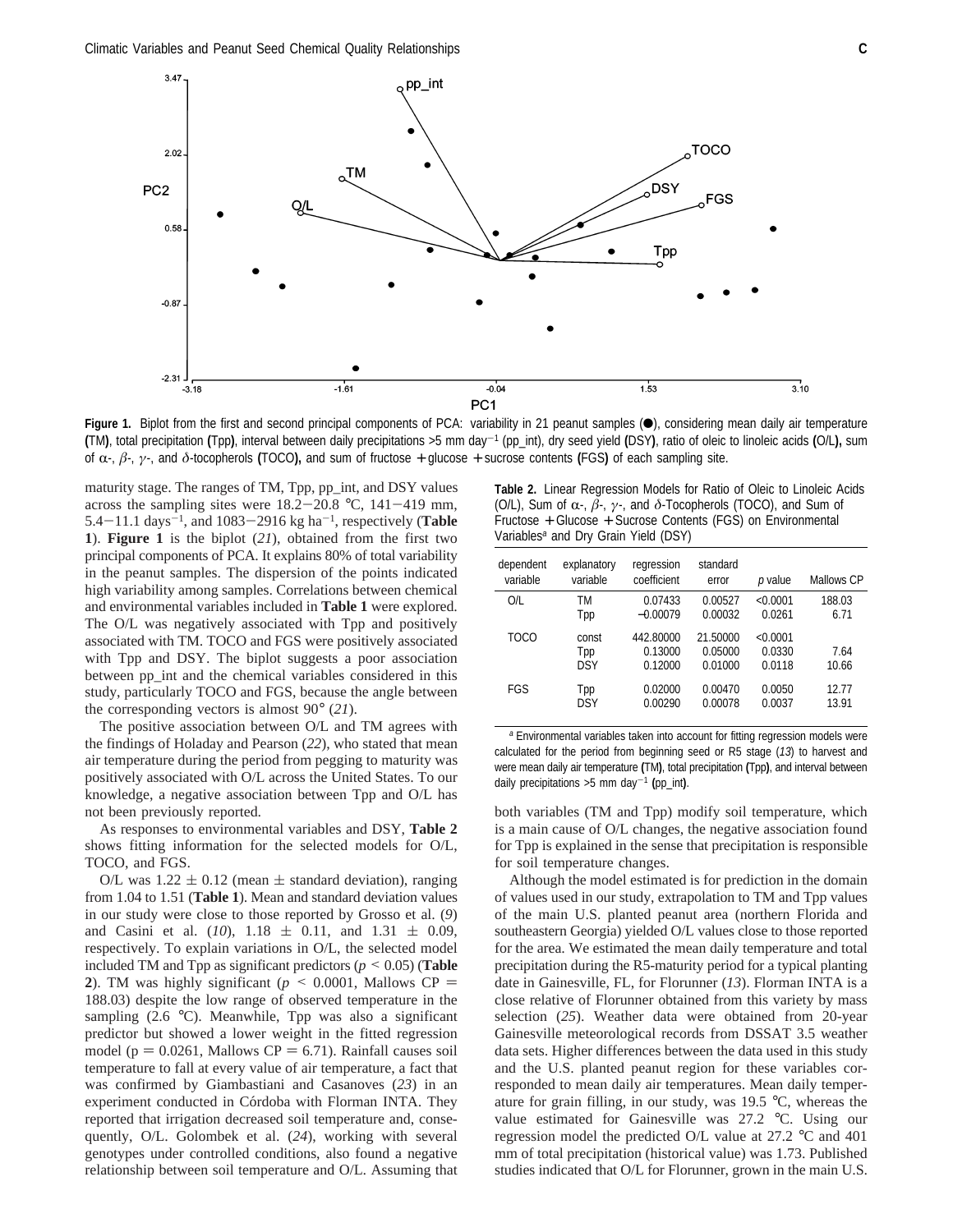peanut area, varied from 1.47 (*26*) to 1.92 (*27*) and 1.97 (*28*). More frequently reported O/L ranged between 1.71 and 1.77 (*29*-*31*). Therefore, the prediction obtained from the estimated model involving TM and Tpp extrapolated to U.S. values is consistent with published results.

TOCO mean and standard deviation were 524.9 and 14.5, respectively; TOCO values ranged from 496.1 to 542.0 ppm in oil (**Table 1**). The mean value in our study was close to the 528 ppm obtained by Casini et al. (*10*) from a 145 sample study. Moreover, the mean TOCO content in our study was lower than the reported results for Florunner planted in the main U.S. peanut area (northern Florida and southeastern Georgia). In fact, transformed data from Hashim et al. (*26*, *32*), assuming 50% of grain oil content, resulted in 515 and 538 ppm of tocopherol in oil, but Grimm et al. (*31*) reported 656 ppm in oil. Sanders et al. (*33*) found that the tocopherol values for Florunner were ~590-650 ppm in oil across three growing locations-Georgia, Virginia, and Texas-and they suggested that the tocopherol content is lower in cooler climates. As previously mentioned, Córdoba is considerably cooler than the main U.S. peanut area, and this may explain why the TOCO values we found were lower than those reported in the United States. However, the multiple regression model estimated for TOCO included Tpp and DSY as predictor variables (**Table 2**), but not TM. It should be noted that DSY is a variable which subsumes other environmental features not recorded in our study. Variables such as soil temperature may explain tocopherol variations across the planted peanut region in Córdoba. Further studies are needed to test this hypothesis.

FGS values ranged from 6.16 to 14.29 g%  $g^{-1}$  in defatted flour (**Table 1**) with 10.72 and 2.08  $g\%$   $g^{-1}$  as mean and standard deviation values. These values were close to those obtained by Casini et al. (*10*) from a 74 sample study. The FGS contents found in our study were remarkably higher than values reported for the main U.S. peanut area (northern Florida and southeastern Georgia), which were 3.90 (*31*), 5.20 (*34*), and 5.37 g%  $g^{-1}$  (35); all data are re-expressed as g%  $g^{-1}$  of defatted flour. It has been demonstrated that the accumulation of sugars increases in storage organs at low temperatures (*36*). A possible explanation of this is that cooler temperatures in the Córdoba planted peanut region promote an increase of FGS content in peanut seeds. McMeans (*34*) found that a 7 °C decrease in the upper layer soil temperature increased the FGS content by 40% in Florunner variety seeds. All of the differences between Argentina and the United States can be explained by differences in air temperatures, which have significant influences on soil temperatures. The multiple regression model estimated for FGS gave Tpp and DSY as predictor variables (**Table 2**). Within the Argentinean peanut area, we could assume that higher Tpp helps to increase FGS by cooling the upper soil layer in which the peanut seeds are growing. Because the model needed DSY as an explanatory variable, as we mentioned above for TOCO, other environmental variables may be used to better explain FGS variations.

#### **ABBREVIATIONS USED**

O/L, ratio of oleic to linoleic acids; TM, mean daily air temperature, °C; Tpp, total precipitation, mm; pp\_int, interval between daily precipitations  $>5$  mm day<sup>-1</sup>; DSY, dry seed yield, kg ha<sup>-1</sup>; TOCO, sum of α-,  $β$ -,  $γ$ -, and  $δ$ -tocopherols, ppm in oil; FGS, sum of fructose  $+$  glucose  $+$  sucrose contents, g%  $g^{-1}$  in defatted flour; HPLC, high-performance liquid chromatography; PCA, principal component analysis.

#### **ACKNOWLEDGMENT**

We thank Carlos Silva and Daniel Avalis from Aceitera General Deheza (AGD), General Deheza, Córdoba, Argentina, for tocopherol analysis.

#### **LITERATURE CITED**

- (1) Georgalos, A. H. *Georgalos Peanut World* **1999**, *3*, 18/99.
- (2) Georgalos, A. H. *Georgalos Peanut World* **2002**, *6*, 21/02.
- (3) St. Angelo, A. J.; Ory, R. L. Investigations of causes and prevention of fatty acid peroxidation in peanut butter. *J. Am. Peanut Res. Educ. Assoc.* **<sup>1973</sup>**, *<sup>5</sup>*, 128-133.
- (4) Worthington, R. E.; Hammond, R. O.; Allison, J. R. Varietal differences and seasonal effects on fatty acid composition, stability of oil from 82 peanut genotypes. *J. Agric. Food Chem.* **<sup>1972</sup>**, *<sup>20</sup>*, 727-730.
- (5) Young, C. T.; Waller, G. R. Rapid oleic/linoleic microanalytical procedure for peanuts*. J. Agric. Food Chem*. **<sup>1972</sup>**, *<sup>20</sup>*, 1116- 1118.
- (6) Shintani, D. K.; Cheng, Z.; Della Penna, D. The role of 2-methyl-6-phytylbenzoquinone methyltransferase in determining tocopherol composition in *Synechosystis* sp. *Fed. Eur. Biochem. Soc. Lett.* **<sup>2002</sup>**, *<sup>511</sup>*, 1-5.
- (7) Shintani, D.; DellaPenna, D. Elevating the vitamin E content of plants through metabolic engineering. *Science* **<sup>1998</sup>**, *<sup>282</sup>*, 2098- 2100.
- (8) Bett, K. L.; Varcellotti, J. R.; Lovegren, N. V.; Sanders, T. H.; Hinsch, R. T.; Rasmussen, G. K. A comparison of the flavor and compositional quality of peanuts from several origins. *Food Chem.* **<sup>1994</sup>**, *<sup>51</sup>*, 21-27.
- (9) Grosso, N. R.; Lamarque, A.; Maestri, D. M.; Zygadlo, J. A.; Guzma´n, C. A. Fatty acid variation of runner peanut (*Arachis hypogaea* L.) among geographic localities from Córdoba (Argentina). *J. Am. Oil Chem. Soc*. **<sup>1994</sup>**, *<sup>71</sup>*, 541-542.
- (10) Casini, C.; Martínez, M. J.; Chulze, S.; Nassetta, M.; Ruiz, S.; Torres, A.; Gastaldi, L.; Avalis, D.; Silva, C.; Guzmán, C.; Lamarque, A.; Reartes, N.; Borgogno, C.; Balzarini, M.; Rolando, R.; Ferrayoli, C. Variabilidad de la calidad del maní argentino. In *Actas 16th Jornada Nacional del Manı*´; Gral Cabrera: Córdoba, Argentina, 2001; pp  $61-63$ .
- (11) Savage, G. P.; Keenan, J. I. The composition and nutritive value of groundnut kernels. In *The Groundnut Crop: A Scientific Basis for Improvement*; Smart, J., Ed.; Chapman and Hall: London, U.K., 1994; pp 173-213.
- (12) Boote, K. J.; Jones, J. W.; Hoogenboom, G.; Pickering, N. B. The CROPGRO model for grain legumes. In *Understanding Options for Agriculture Production*; Tsuji, G. Y., Hoogenboom, G., Thorton, P. K., Eds.; Kluwer Academic Publishers: U.K., 1998; pp 99-128.
- (13) Boote, K. J. Growth stages of peanut. (*Arachis hypogaea* L.). *Peanut Sci*. **<sup>1982</sup>**, *<sup>9</sup>*, 35-40.
- (14) Ravelo, A. C.; Dardanelli, J. L. Calibración y validación de un modelo fisiolo´gico para manı´ (*Arachis hypogaea* L.). *Re*V*. Fac. Agron.* **<sup>1992</sup>**, *<sup>13</sup>*, 25-32.
- (15) Seiler, R. A.; Vinocur, M. G. Evaluación de un modelo de rendimiento de maní como herramienta para la planificación y el manejo del cultivo. *Agriscientia* **<sup>1995</sup>**, *XII*, 53-59.
- (16) AOCS. *Official Methods and Recommended Practices of the American Oil Chemists' Society*, 5th ed.; American Oil Chemists' Society: Champaign, IL, 1998.
- (17) Matissek, R.; Schnepel, F. M.; Steiner, G. *Ana*´*lisis de los Alimentos. Fundamentos, Me*´*todos y Aplicaciones*, 2nd ed.; Editorial Acribia: Zaragoza, Spain, 1992; 416 pp.
- (18) Johnson, R. A.; Wichern, D. W. Applied Multivariate Statistical *Analysis*; Prentice Hall: Englewood Cliffs, NJ, 1998; 816 pp.
- (19) Draper, N. R.; Smith, H. *Applied Regression Analysis*, 3rd ed.; Wiley: New York, 1998; 706 pp.
- (20) InfoStat versión 1.1/Profesional. Grupo InfoStat, Facultad de Ciencias Agropecuarias, Universidad Nacional de Córdoba, Argentina, 2002; 268 pp.